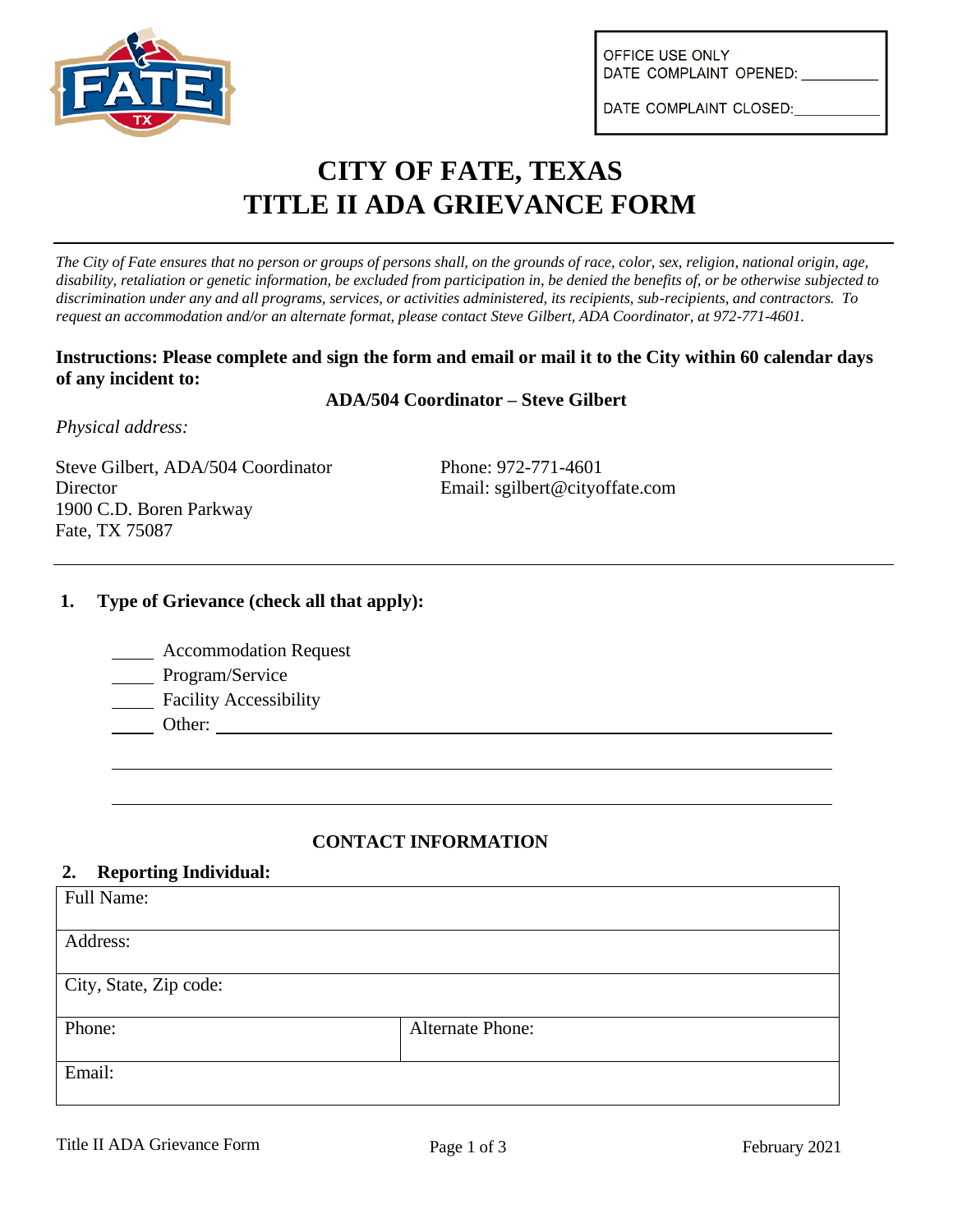## **3. Authorized Representative of Reporting Individual (if any):**

| Full Name:             |                         |
|------------------------|-------------------------|
|                        |                         |
| Address:               |                         |
|                        |                         |
| City, State, Zip code: |                         |
| Phone:                 | <b>Alternate Phone:</b> |
| Email:                 |                         |

## **DETAILS OF COMPLAINT / INCIDENT**

# **4. Date/Time of Incident:**

**5. Department/Facility/Location Involved:**

**6. Describe the incident/complaint with enough detail so the nature of the grievance can be understood. Add additional pages if necessary:**

**7. Have attempts been made to resolve the complaint through a City Department? If yes, please describe the efforts that have been made.**